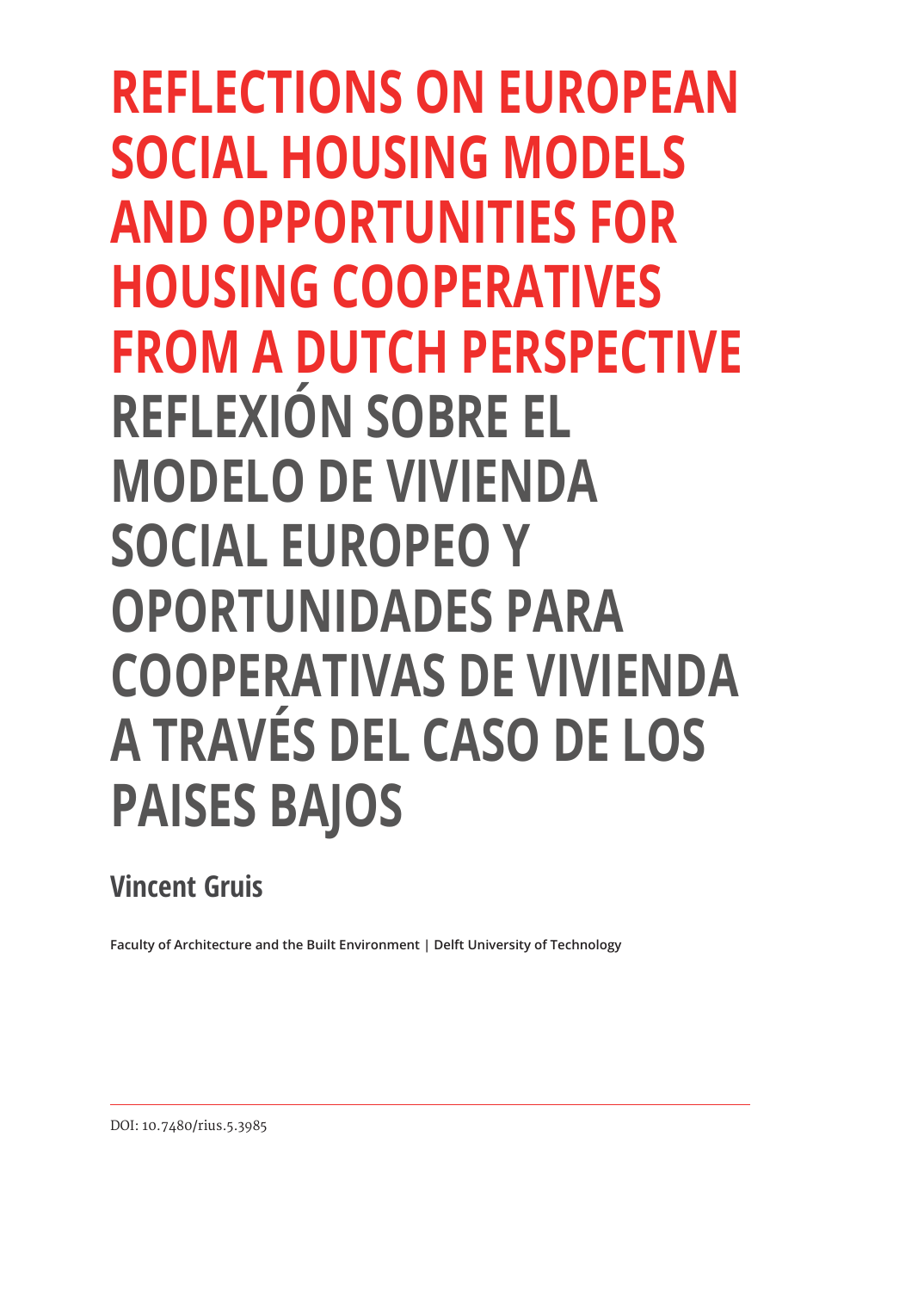## Abstract

This chapter briefly reflects on European social housing models and mainly discusses opportunities for housing cooperatives in the Dutch housing system. Since the introduction of the new Housing Act in 2015 in the Netherlands, there are legal opportunities for social housing tenants to form cooperatives. However, in practice, this does not happen a lot yet. From our analysis of the Dutch housing systems it is concluded that it is unlikely that it will take place on a larger scale, among others due to a lack of tradition (path dependency) and support from housing corporations – the main owners of social housing in the Netherlands.

#### **KEYWORDS**

Social housing, housing cooperatives, path dependency, housing corporations, the Netherlands

**28**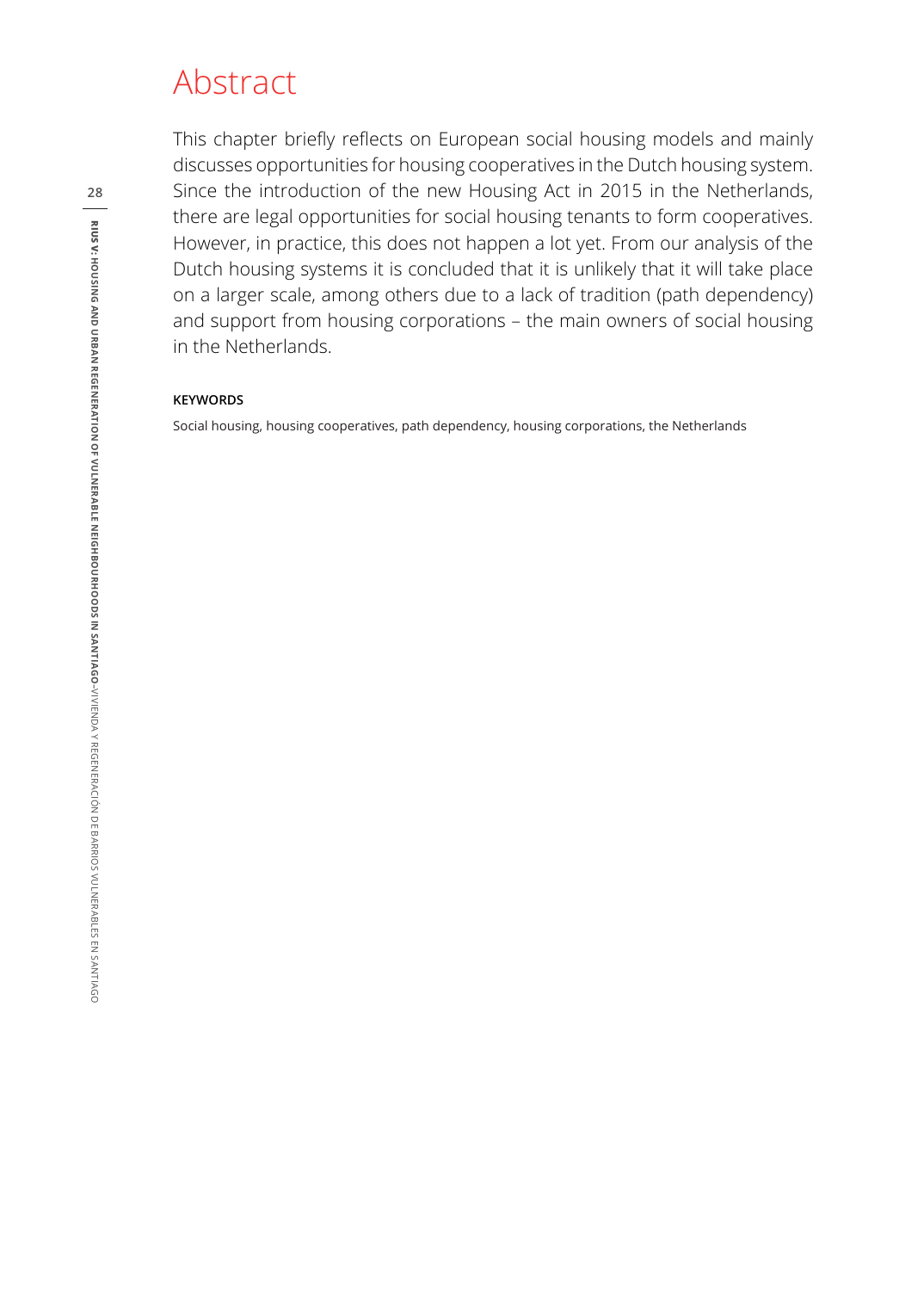# Resumen

Este capítulo reflexiona brevemente sobre los modelos de vivienda social europeos y presenta las oportunidades para las cooperativas de vivienda en el sistema de vivienda holandés. La introducción de la nueva Acta de Vivienda el 2015 en los Países bajos, abrió oportunidades legales para los arrendatarios de vivienda social de formar cooperativas. Sin embargo, su implementación no ha sido masiva en la práctica. Desde nuestro análisis del sistema de vivienda Holandesa se puede concluir que es poco probable que esto suceda a una gran escala, entre otros factores, debido a la falta de tradición (trayectorias dependientes) y a la falta de apoyo desde las corporaciones de vivienda, quienes son los principales dueños de la vivienda social en los Países Bajos.

#### **PALABRAS CLAVES**

Vivienda social, Cooperativas de vivienda, Trayectorias dependientes, Corporaciones de Vivienda, Países bajos.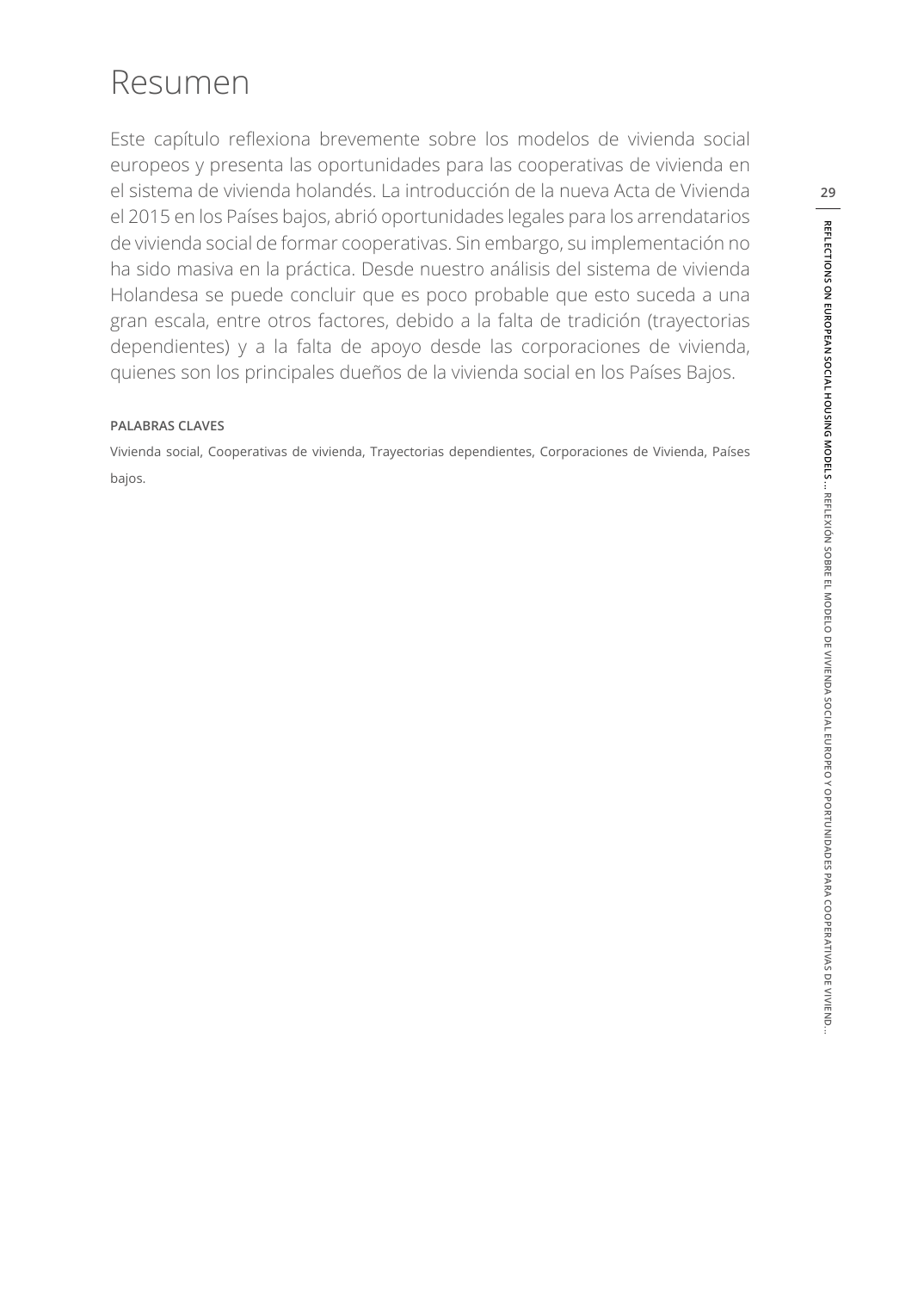#### **1. REFLECTIONS ON EUROPEAN SOCIAL HOUSING MODELS AND OPPORTUNITIES FOR HOUSING COOPERATIVES FROM A DUTCH PERSPECTIVE**

There is not one European model for social housing provision and management. There is a wide variety of models regarding for example tenure (owner-occupied, rent, cooperative, mixed tenure), or when looking at the provider (state, market, third-sector, community organizations), the allocation criteria (ranging from restricted to the relatively low-income households to open to a broad part of society) or the finance mechanism (public grants, revolving funds, private finance, mortgages etc.). Even within countries, there is often more than one system in place to provide social housing, which is one of the reasons why there is not one commonly accepted definition of social housing in Europe, not even within the EU (see e.g. Brava & Palvarini, 2013).

In more general terms, a very rough distinction can be made between countries with an emphasis on social housing provision through subsidized owner-occupied housing (mostly southern and post-communist eastern European countries) and countries with an emphasis on rental housing which usually have rents set below market rents to increase the affordability (mostly north-western European countries). Additionally, various forms of cooperative housing exist in many European countries as well. For example, housing cooperatives manage over 2,5 million dwellings in Poland, approximately 20% of the total housing stock in the country, 17% in the Czech Republic and Sweden and 15% in Norway, but in many other European countries it has a small share. On average 10% of European households live in cooperatives (CE-CODHAS Housing Europe and ICA Housing, 2012).

The main housing policy and tenure form is argued to be related to countries' welfare systems and socio-cultural preferences that have developed over years (e.g. Hoekstra, 2010). Consequently, the dominant shapes of social housing provision are highly path-dependent (e.g Boelhouwer & Van der Heijden, 1993). Nevertheless, as for example Van Bortel et al. (2018) indicate, there is an increasing hybridity in the provision of social housing. Traditionally, there has been a more or less singular relationship between the providing entity of social housing and the tenant, and in recent decades hybrid forms of provision have emerged, in which housing is provided through cooperation between different types of actors, including a growing collaboration between the tenants and professional housing providers, as well as an increasing mix of public and private finance. Moreover, the term social housing is more and more replaced and/or complemented by the term affordable housing, reflecting among others the acknowledgement that also middle-income households have increasing problems to secure affordable housing, particularly in larger European cities (among others due to the continuous urbanisation) (e.g. Czis-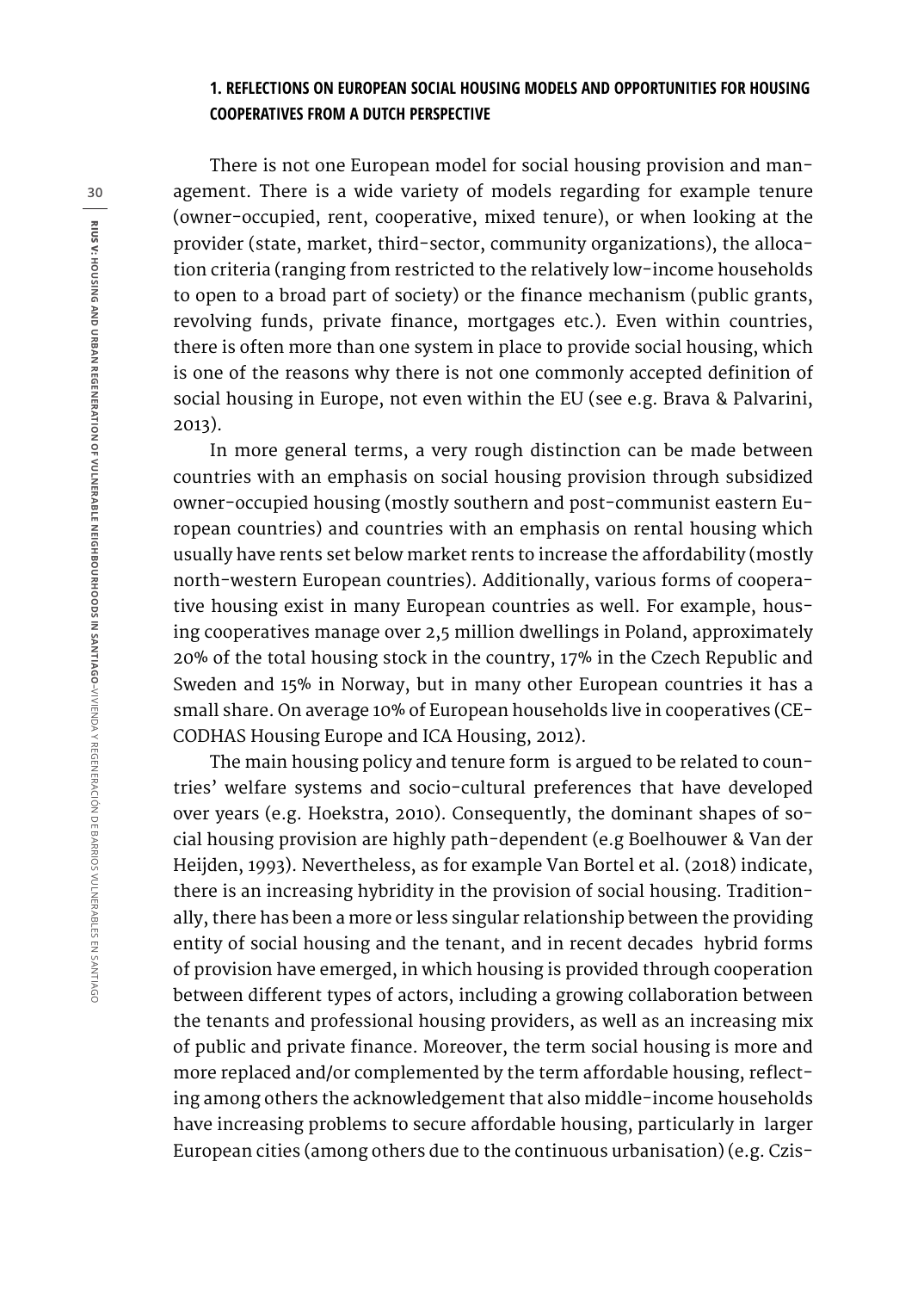### **1. REFLEXIÓN SOBRE EL MODELO DE VIVIENDA SOCIAL EUROPEO Y OPORTUNIDADES PARA COOPERATIVAS DE VIVIENDA A TRAVÉS DEL CASO DE PAISES BAJOS**

No existe un único modelo europeo para la provisión y gestión de viviendas sociales. Por el contrario, existe una amplia variedad de modelos relacionados, por ejemplo, con la tenencia (en propiedad, alquiler, cooperativa, tenencia mixta), o cuando se mira al proveedor (estado, mercado, tercer sector, organizaciones comunitarias), los criterios de asignación (que van desde los criterios restringidos a los hogares de ingresos relativamente bajos hasta los que se abren a una gran parte de la sociedad) o al mecanismo financiero (subvenciones públicas, fondos rotatorios, finanzas privadas, hipotecas, etc.). Incluso dentro de los países, a menudo hay más de un sistema establecido para proporcionar vivienda social, que es una de las razones por las que no existe una definición comúnmente aceptada de vivienda social en Europa, ni siquiera dentro de la UE (véase, por ejemplo, Brava & Palvarini, 2013).

En términos más generales, se puede hacer una distinción muy aproximada entre países con énfasis en la provisión de vivienda social a través de viviendas subsidiadas ocupadas por sus propietarios (en su mayoría países de Europa del sur y postcomunistas de Europa del este) y países con énfasis en viviendas de alquiler que usualmente tienen precios de alquiler establecidos por debajo de las rentas del mercado para aumentar la asequibilidad (en su mayoría países del noroeste de Europa). Además, también existen varias formas de vivienda cooperativa en muchos países europeos. Por ejemplo, las cooperativas de vivienda administran más de 2,5 millones de viviendas en Polonia, aproximadamente el 20% del total de viviendas en el país, el 17% en la República Checa y Suecia, y el 15% en Noruega, pero en muchos otros países europeos tienen una pequeña cuota. En promedio, el 10% de los hogares europeos viven en cooperativas (CECODHAS Housing Europe e ICA Housing, 2012).

Se sostiene que la principal política de vivienda y forma de tenencia está relacionada con los sistemas de bienestar de los países y las preferencias socioculturales que se han desarrollado a lo largo de los años (por ejemplo, Hoekstra, 2010). Esto implica que las formas dominantes de la provisión de viviendas sociales son altamente dependientes de la trayectoria (por ejemplo, Boelhouwer & Van der Heijden, 1993). Sin embargo, como por ejemplo Van Bortel et al. (2018) indican, hay una creciente hibridez en la provisión de viviendas sociales. Si bien tradicionalmente ha habido una relación más o menos directa entre la entidad proveedora de vivienda social y el inquilino, en las últimas décadas han surgido formas híbridas de provisión, en las cuales la vivienda se proporciona a través de la cooperación entre diferentes tipos de actores. Dentro de estas cooperaciones, se incluye una creciente colaboración entre los inquilinos y los proveedores profesionales de vivienda, así como un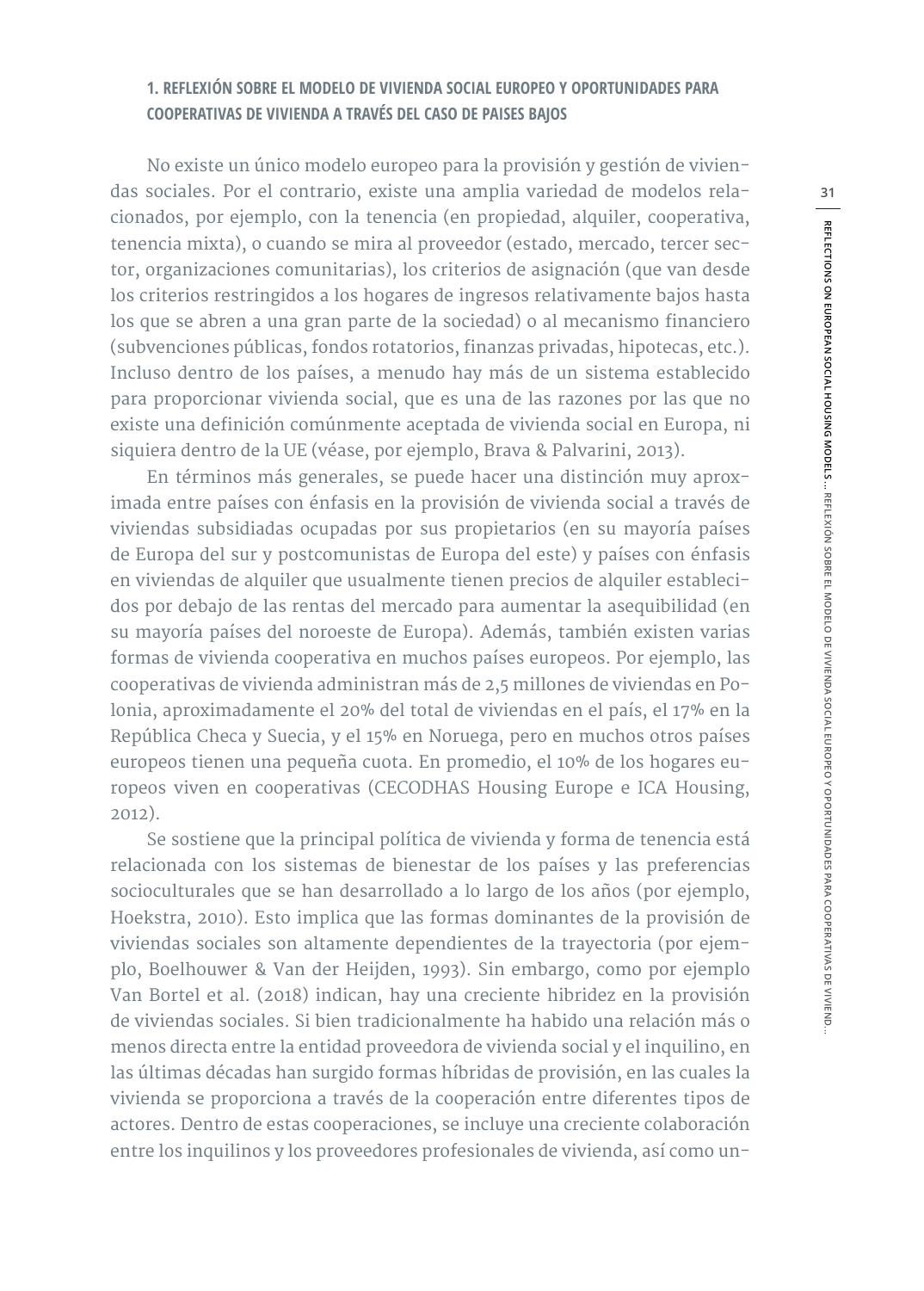chke & Van Bortel, 2018). Nevertheless, the Dutch experience indicates that these new, more hybrid forms of housing provision, still have to conquer a place among mainstream forms of (social) housing provision and this counts in particular for the institutionalized form of housing cooperatives.

The Netherlands is characterized by a relatively large share of social rented housing, being approximately 30% of the total Dutch housing stock, which is higher than in any other country in the European Union. 56 % of the stock is owner occupied and 14 % private rent (rented out by private landlords and institutional investors). The Netherlands has only very few housing cooperatives. In fact, they are so few that they are not even recognized as a separate tenure category in national data on housing tenures.

Social rented housing in the Netherlands is mainly owned and managed by housing corporations, which are private not-for-profit institutions that operate within a specific public regulatory framework. Their main task is to provide rental housing that is affordable for people with relatively low-incomes. They are allowed to provide housing for higher-income households as well, but will not receive state support for this. Dwellings with a rent below a level determined by central government regulations, have to be allocated mainly to households with an income below a level determined by state regulations. However, if tenants' income rises above the threshold, they cannot be forced to leave the dwelling, under Dutch rent protection laws. The state support for social housing mainly consists of the central and local government jointly acting as backup for a guarantee on loans that housing corporations attract to develop and maintain social rented housing. This backup secures easy access for housing corporations to loans on the capital market against low-interest rates. For the rest, deficits in investments for new construction and renovation of social rented housing must be covered by surpluses from the exploitation and sales of parts of the housing stock.

Roughly since the 1980s, after decades of post-war stimulation of housing provision through the housing corporations, the Dutch government has diminished its direct support (through "bricks-and-mortar" subsidies) for social rented housing. Tenants with a low income are, however, eligible for an individual housing allowance depending on their income and the rent of their dwelling and home-ownership is supported through a (significant) tax deduction facility for interest on mortgages. The shift away from direct support of social rented housing was part of a more general trend of neo-liberalism in Europe (e.g. Boelhouwer, 1997), but also rooted in the (not undisputed) notion that there is sufficient social rented housing in comparison to the number of low-income households in the Netherlands (Ministry of VROM, 1989). In this context of state withdrawal in direct housing provision, both central and local government are sympathetic towards collaborative forms of provision, in which groups of households jointly provide for and/or manage their housing.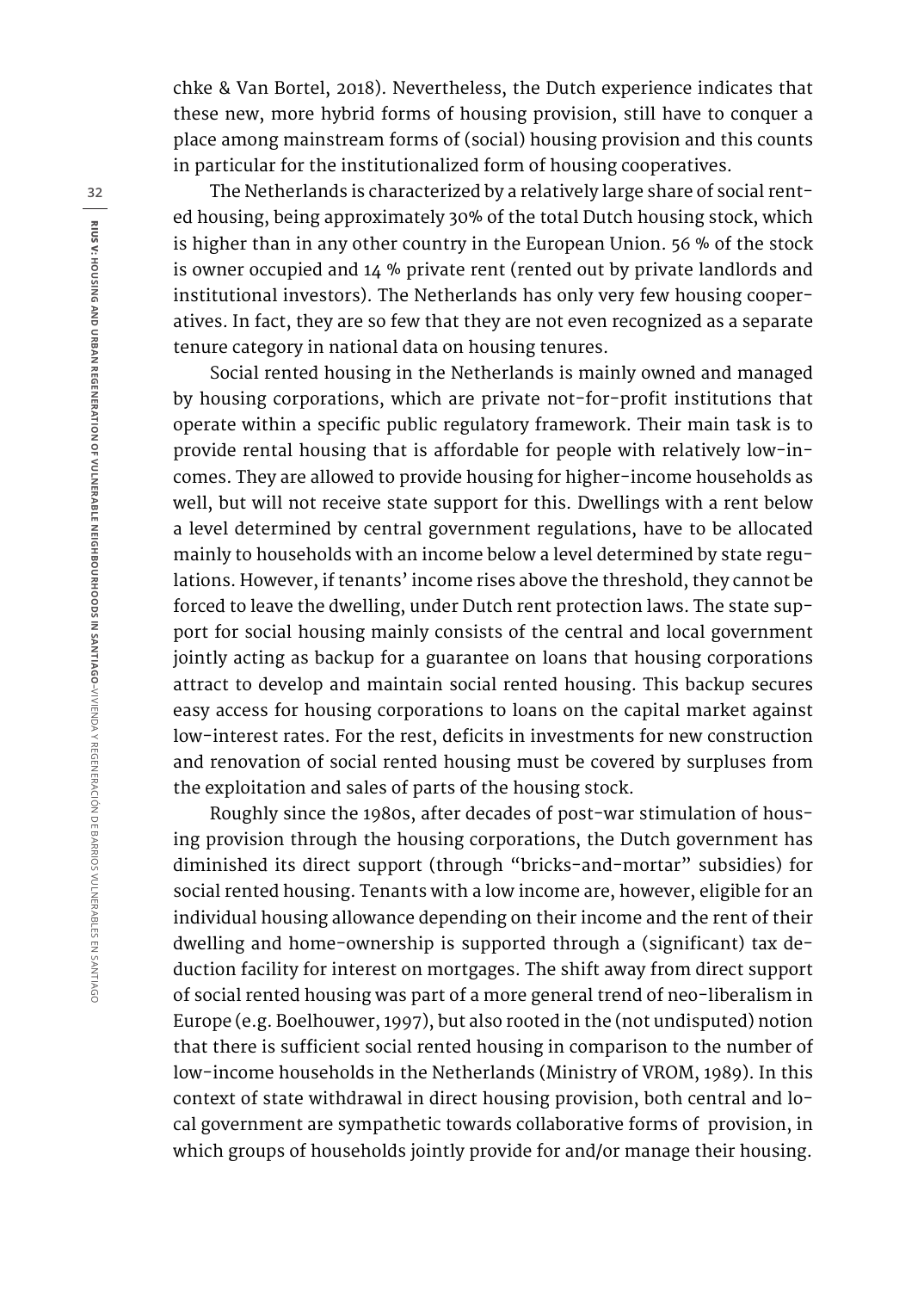acombinación cada vez mayor de financiación pública y privada. Además, el término vivienda social es cada vez más reemplazado y/o complementado por el término vivienda asequible; lo que refleja, entre otros, el reconocimiento de que también los hogares de ingresos medios tienen problemas cada vez mayores para asegurar una vivienda asequible, particularmente en ciudades europeas más grandes (entre otras, debido a la urbanización continua) (por ejemplo, Czischke & Van Bortel, 2018). Sin embargo, la experiencia holandesa indica que estas nuevas formas, más híbridas, de provisión de vivienda, todavía tienen que conquistar un lugar entre las formas corrientes de provisión de vivienda (social), y esto cuenta en particular para la forma institucionalizada de cooperativas de vivienda.

Los Países Bajos se caracterizan por una proporción relativamente grande de viviendas sociales alquiladas, que representan aproximadamente el 30% del total de viviendas holandesas, que es mayor que en cualquier otro país de la Unión Europea. El 56% del parque habitacional está ocupado por el propietario y el 14% de alquiler privado (alquilado por propietarios privados e inversionistas institucionales). Los Países Bajos tienen muy pocas cooperativas de vivienda. De hecho, son tan pocos que ni siquiera son reconocidos como una categoría de tenencia separada en los datos nacionales sobre tenencias de vivienda.

Las viviendas de alquiler social en los Países Bajos están administradas por corporaciones de vivienda, y son principalmente propiedad de estas. Las corporaciones de vivienda son instituciones privadas sin fines de lucro que operan dentro de un marco regulatorio público específico. Su tarea principal es proporcionar viviendas de alquiler que sean asequibles para personas con ingresos relativamente bajos. También se les permite proporcionar vivienda a los hogares de mayores ingresos, aunque no reciben apoyo estatal para esto. Las viviendas con un alquiler bajo el nivel definido en las regulaciones del gobierno central deben asignarse principalmente a los hogares están también por debajo del nivel determinado el estado. Sin embargo, según las leyes holandesas de protección de alquileres, si los ingresos de los inquilinos aumentan por encima del umbral, no se les puede obligar a abandonar la vivienda. El apoyo estatal a la vivienda social consiste principalmente en que el gobierno central y el gobierno local actúan conjuntamente como respaldo de una garantía de préstamos que las corporaciones de vivienda atraen para desarrollar y mantener viviendas sociales de alquiler. Este respaldo garantiza un acceso fácil para las corporaciones de vivienda a préstamos en el mercado de capital con bajas tasas de interés. Para el resto, los déficits en las inversiones para nuevas construcciones y renovaciones de viviendas sociales alquiladas deben cubrirse con excedentes de la explotación y venta de partes del parque de viviendas.

Aproximadamente desde la década de 1980, después de décadas de estim-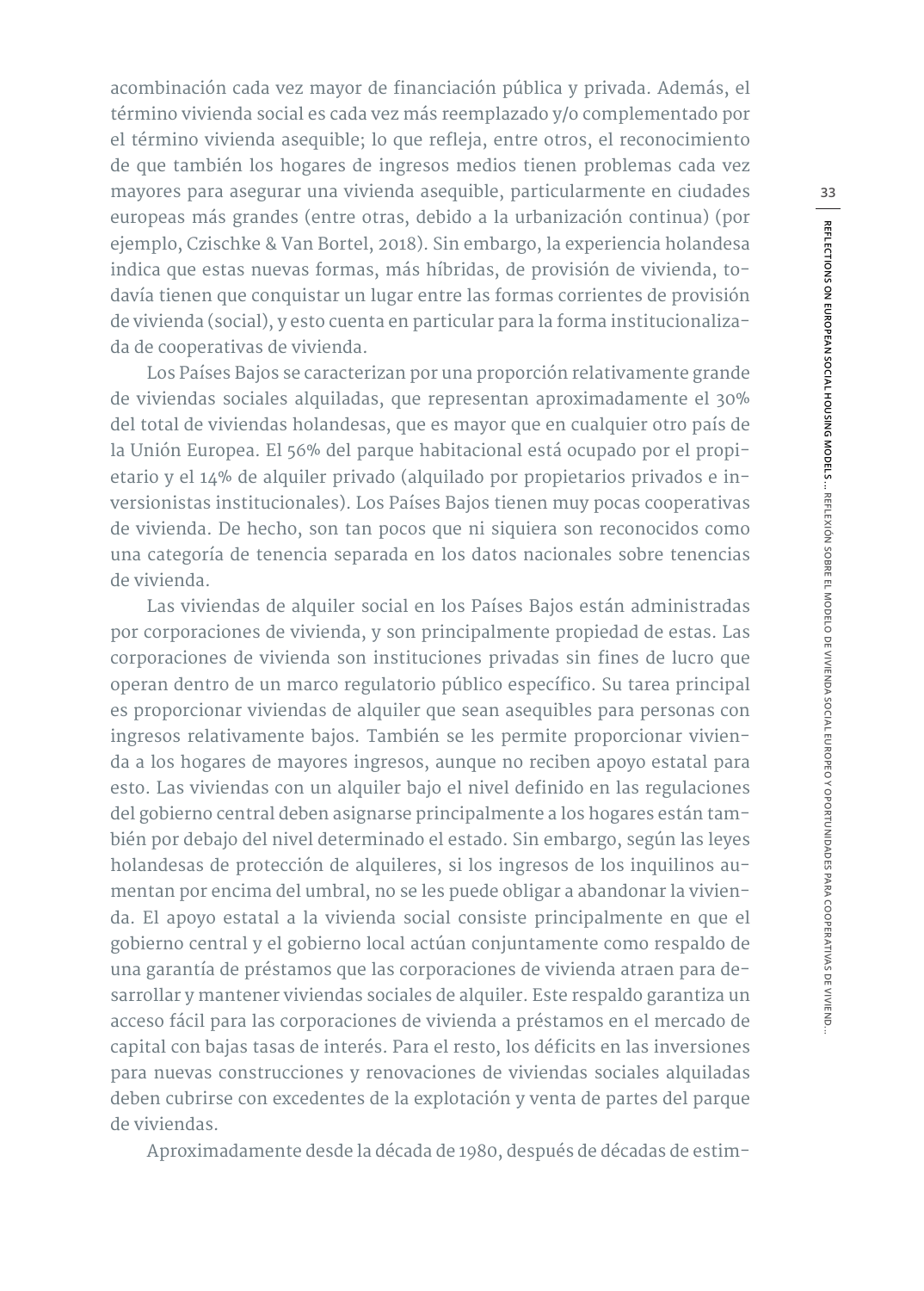Since the introduction of the new Housing Act in 2015, housing corporations are obliged to consider handing over the property or management of their housing stock to their tenants, if there is sufficient interest amongst tenants to form a housing cooperative. Former member of Senate Adri Duivesteijn, has played a crucial role in advocating for the introduction of this possibility in the new Housing Act. He argued that transfer of housing from housing corporations to housing cooperatives would lead to empowerment of households and a greater involvement with their living environment and at the same time would generate cash for new investments by housing corporations (Duivesteijn, 2013).

Since the recent introduction of the possibility to establish housing cooperatives, there have been only a few cases in which a transfer from a housing corporation to a cooperative has taken place. This may have to do with the fact that it is still a relatively new possibility and initiatives to form a housing cooperative will develop in the coming years, but there are other explanations which hamper implementation in the Netherlands as well.

As stated above, there is no tradition of cooperative housing in the Netherlands, which means that households are not used to it and nor are banks. The lack of tradition makes Dutch banks reluctant to provide mortgages to cooperatives, because they do not know the risks and do not have "standard" financial arrangements in place. The Dutch regulatory context is not mature either. Whilst there are well developed regulations for rented housing and home-owners' associations, there is no specific regulatory framework for the management and finance of cooperatives.

The lack of tradition makes it also questionable how large the (potential) demand for housing cooperatives in the Netherlands is, particularly when there still are options at the social rented and private sector for many. And although collaborative housing initiatives are increasingly applied in urban renewal processes (e.g. Krokfors, 2012; Fromm, 2012; Droste, 2015), they may be easiest to apply to new housing development in which locations can be matched with groups with similar interests. In the case of an existing, inhabited housing estate, the chance of having sufficient households within that estate interested in establishing a housing cooperative is in general probably lower. For massive take-up, however, increased community involvement in the existing stock is crucial, if only because of the low share of new developments in housing provision, compared to the existing stock (Van Bortel et al., 2018).

If the establishment of housing cooperatives from the existing housing stock in the Netherlands is to be stimulated, a strong involvement of housing corporations would be necessary, if only because of their share in the total housing stock and their legal obligation to respond to tenant initiatives to establish a housing cooperative. Although housing corporations are generally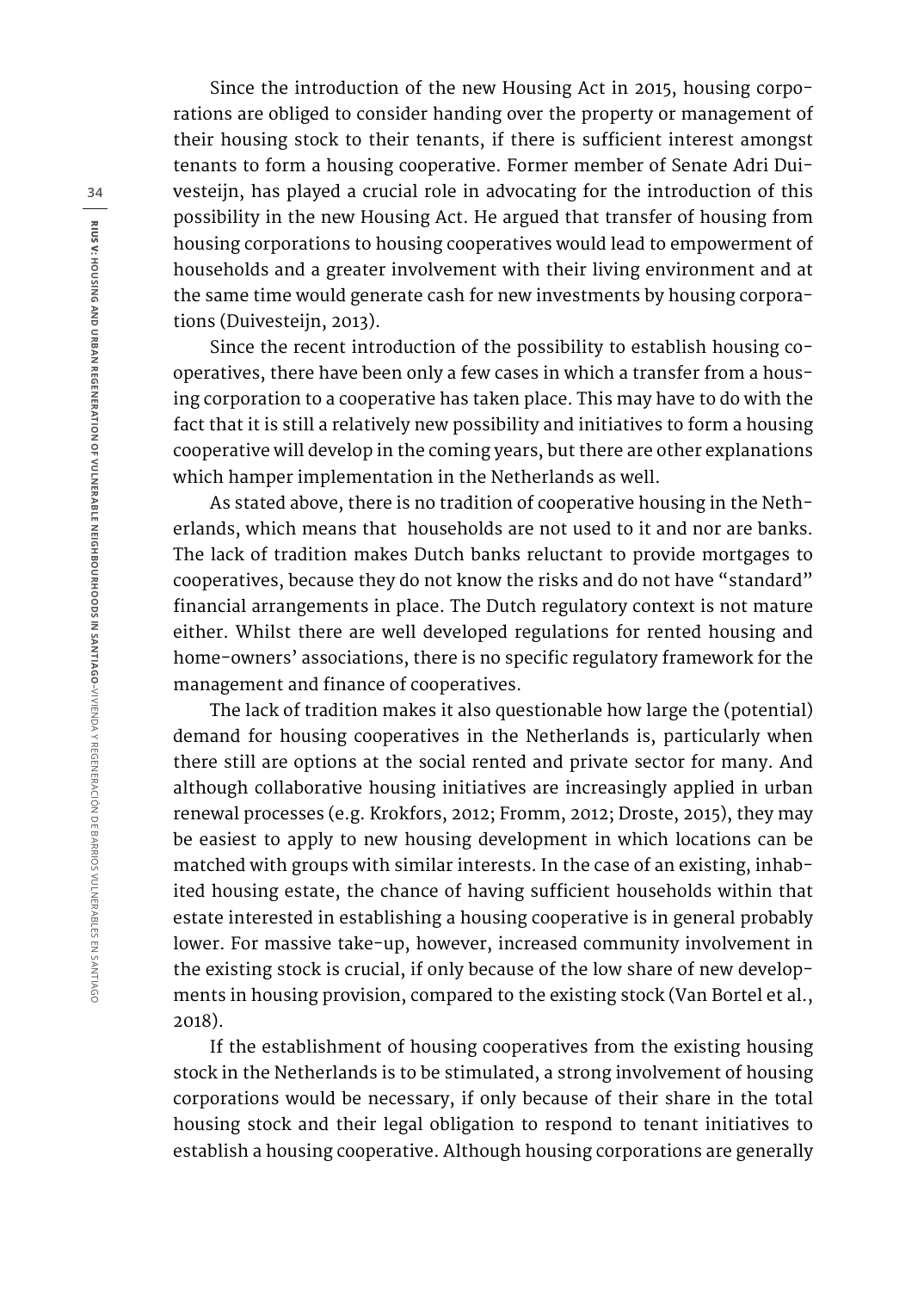ulación post-guerra de la provisión de viviendas a través de las corporaciones de vivienda, el gobierno holandés ha disminuido su apoyo directo (a través de subsidios de "ladrillos y mortero") para viviendas de alquiler social. Sin embargo, los inquilinos con bajos ingresos son elegibles para un subsidio de vivienda individual en función de sus ingresos y el alquiler de su vivienda, y la propiedad de la vivienda se financia a través de una (significativa) deducción de impuestos por intereses sobre hipotecas. El cambio del apoyo directo a las viviendas sociales alquiladas formaba parte de una tendencia más general del neoliberalismo en Europa (por ejemplo, Boelhouwer, 1997), pero también estaba arraigado en la noción (no indiscutible) de que hay suficientes viviendas sociales alquiladas en comparación con el número de hogares de bajos ingresos en los Países Bajos (Ministerio de VROM, 1989). En este contexto de retiro estatal en la provisión directa de viviendas, tanto el gobierno central como el local simpatizan con las formas colaborativas de provisión, en las cuales grupos de hogares proporcionan y/o administran conjuntamente su vivienda.

Desde la introducción de la nueva Ley de Vivienda en 2015, las corporaciones de vivienda están obligadas a considerar la entrega de la propiedad o la gestión de su stock de viviendas a sus inquilinos, si es que hay suficiente interés entre los inquilinos para formar una cooperativa de vivienda. El ex miembro del Senado, Adri Duivesteijn, ha jugado un papel crucial en abogar por la introducción de esta posibilidad en la nueva Ley de Vivienda. Argumentó que la transferencia de vivienda desde corporaciones de vivienda a cooperativas de vivienda conduciría al empoderamiento de los hogares y a una mayor participación en su forma de vivir y, al mismo tiempo, generaría efectivo para nuevas inversiones de corporaciones de vivienda (Duivesteijn, 2013).

Desde la reciente introducción de la posibilidad de establecer cooperativas de vivienda, solo ha habido unos pocos casos en los que se ha realizado una transferencia de una corporación de vivienda a una cooperativa. Esto puede tener que ver con el hecho de que todavía es una posibilidad relativamente nueva y las iniciativas para formar una cooperativa de vivienda se desarrollarán en los próximos años, pero existen otras explicaciones que también dificultan la implementación en los Países Bajos.

Como se mencionó anteriormente, no existe una tradición de vivienda cooperativa en los Países Bajos, lo que significa que ni los hogares ni los bancos tampoco están acostumbrados a ello. La falta de tradición hace que los bancos holandeses se muestren reacios a otorgar hipotecas a las cooperativas, porque no conocen los riesgos y no cuentan con acuerdos financieros "estándar". El contexto regulatorio holandés tampoco es maduro. Si bien existen reglamentos bien desarrollados para las viviendas de alquiler y las asociaciones de propietarios de viviendas, no existe un marco regulatorio específico para la gestión y la financiación de las cooperativas.

**35**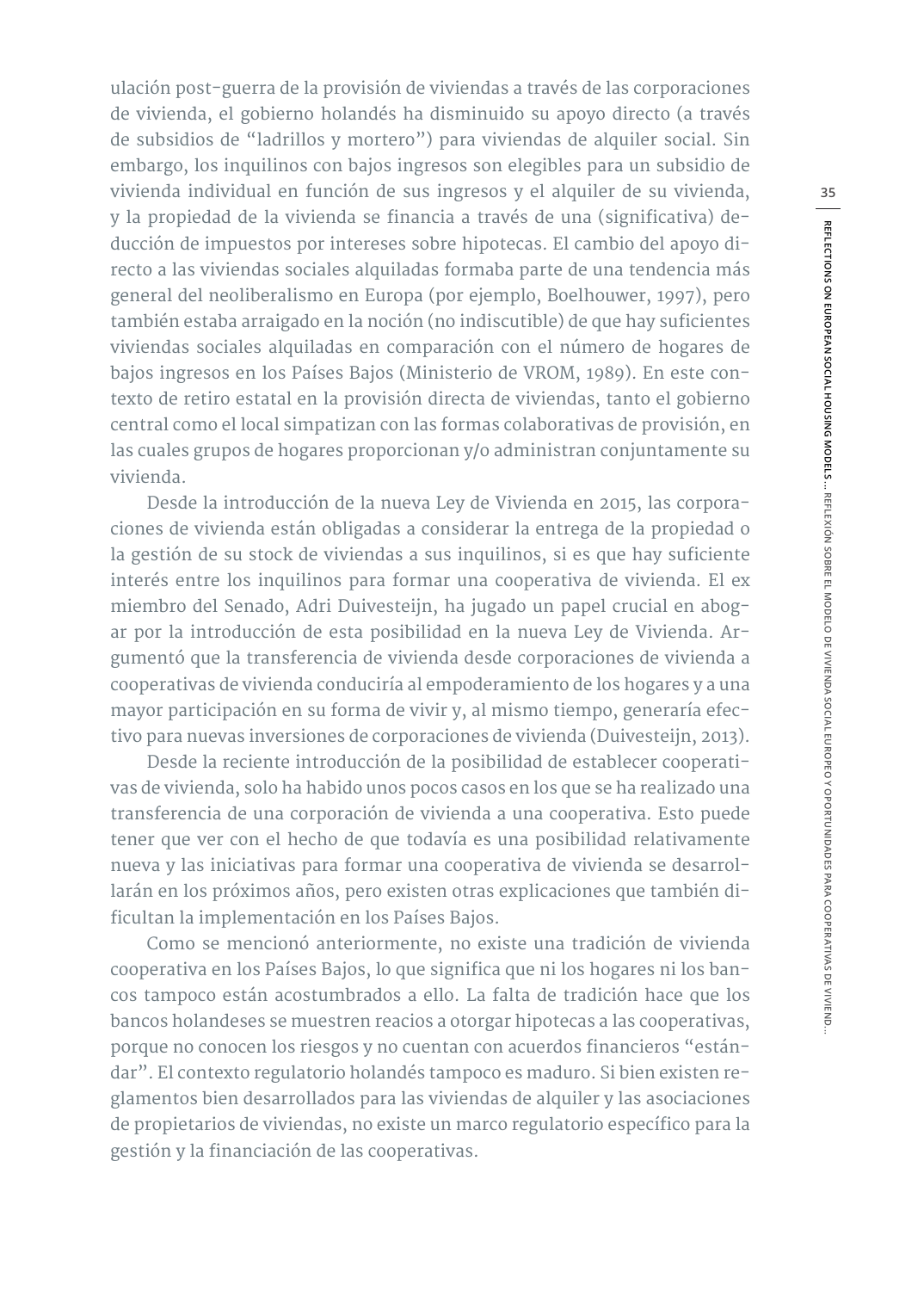sympathetic towards tenant involvement, they have reasons to be reluctant towards stimulation of housing cooperatives as well. They have, for example, concerns about social exclusion by cooperatives and the longer term availability of housing for lower-income households. Furthermore, their tenants are often not able or willing to pay the market price, so they do not have a financial interest in stimulating housing cooperatives either – the housing corporations could generate more income when they sell houses on the open market when they become vacant or selling estates to for example real estate investors. Finally, supporting the households in shaping a cooperative asks a lot from the housing corporations' human resources as well, which hampers duplication of initiatives (see also Fromm, 2012).

The overall conclusion is that the conditions for housing cooperatives to become a mainstream form of housing provision in the Netherlands are not favourable, confirming Boelhouwer & Van der Heijden's (1993) observation that housing traditions and the institutional structure of the housing market play an important role in the shaping and adoption of housing policies. For advocates of collaborative housing this means it is very fortunate that a single European model for social housing does not exist. And for the Netherlands, it is very fortunate that collaboration between and amongst tenants and landlords is not restricted to the formal establishment of housing cooperatives.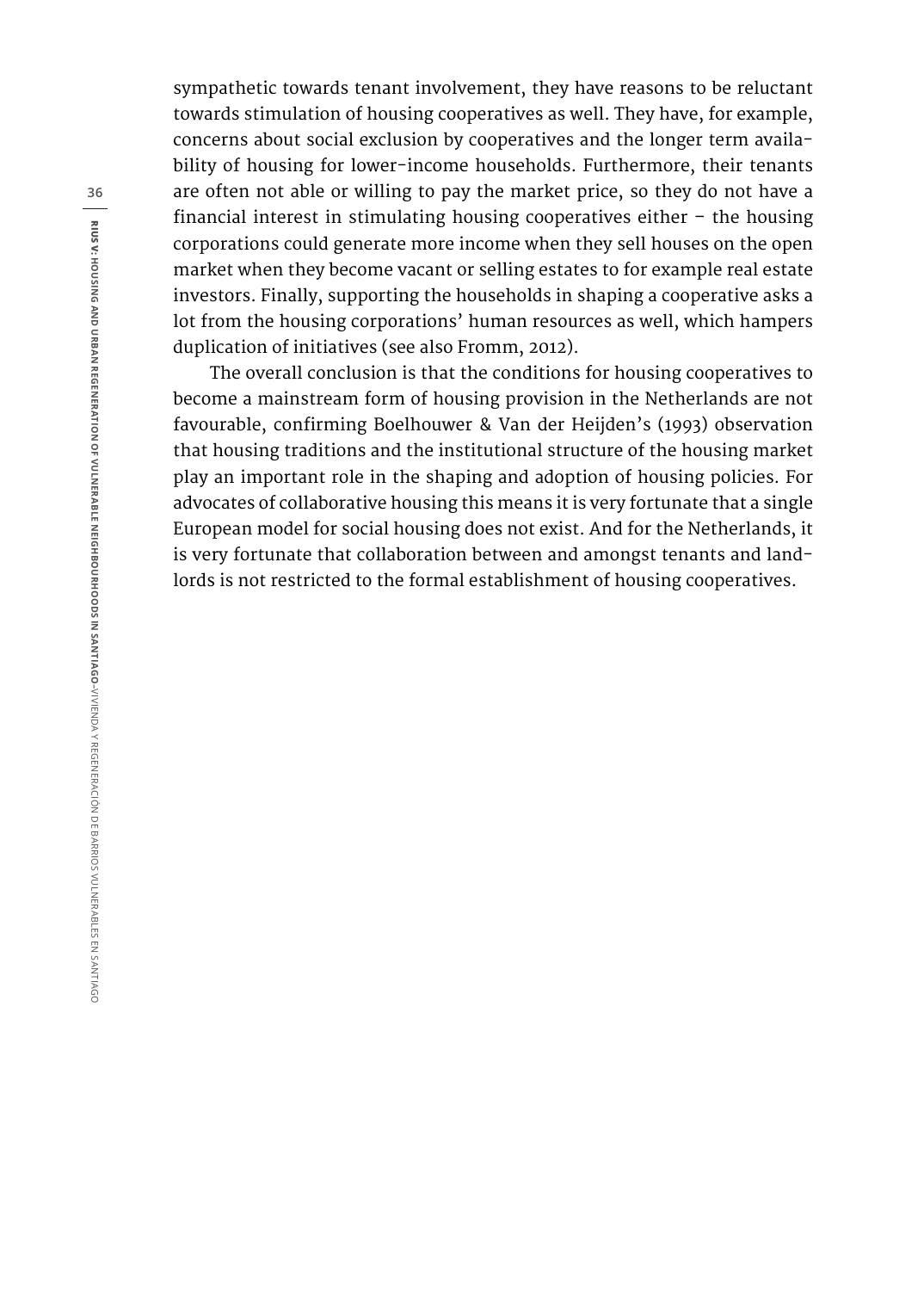La falta de tradición hace que también sea cuestionable cuán grande es la (potencial) demanda de cooperativas de vivienda en los Países Bajos, particularmente cuando todavía hay opciones, para muchos, en el sector social alquilado y privado. Y aunque las iniciativas de vivienda colaborativa se aplican cada vez más en los procesos de renovación urbana (por ejemplo, Krokfors, 2012; Fromm, 2012; Droste, 2015), pueden ser las más fáciles de aplicar al desarrollo de nuevas viviendas en las que las ubicaciones pueden combinarse con grupos con intereses similares. En el caso de un conjunto habitacional existente, la posibilidad de tener suficientes hogares dentro de ese conjunto interesados en establecer una cooperativa de vivienda es, en general, probablemente baja. Sin embargo, para una adopción masiva, es crucial una mayor participación de la comunidad en el stock existente, aunque solo sea por la baja participación de nuevos desarrollos en la provisión de vivienda, en comparación con el stock existente (Van Bortel et al., 2018).

Si se desea estimular el establecimiento de cooperativas de vivienda a partir del stock de vivienda existente en los Países Bajos, sería necesaria una fuerte participación de las corporaciones de vivienda, aunque solo sea por su participación en el stock de vivienda total y su obligación legal de responder a iniciativas de inquilinos para establecer una cooperativa de vivienda. Si bien las corporaciones de vivienda generalmente simpatizan con la participación de los inquilinos, también tienen motivos para mostrarse reacios a estimular las cooperativas de vivienda. Por ejemplo, tienen preocupaciones sobre la exclusión social por parte de las cooperativas y la disponibilidad a largo plazo de viviendas para hogares de bajos ingresos. Además, sus inquilinos a menudo no pueden o no están dispuestos a pagar el precio del mercado, por lo que tampoco tienen un interés financiero en estimular las cooperativas de vivienda. Las corporaciones de vivienda podrían generar más ingresos al vender casas en el mercado abierto cuando quedan vacantes o vendiendo conjuntos a, por ejemplo, inversores inmobiliarios. Finalmente, apoyar a los hogares en la conformación de una cooperativa también exige mucho de los recursos humanos de las corporaciones de vivienda, lo que dificulta la duplicación de iniciativas (véase también Fromm, 2012).

La conclusión general es que las condiciones para que las cooperativas de vivienda se conviertan en una forma generalizada de provisión de vivienda en los Países Bajos no son favorables, lo que confirma la observación de Boelhouwer y Van der Heijden (1993) de que las tradiciones de vivienda y la estructura institucional del mercado inmobiliario desempeñan un papel importante en la conformación y adopción de políticas de vivienda. Para los defensores de la vivienda colaborativa, esto significa que es muy afortunado que no exista un modelo único europeo para la vivienda social. Y para los Países Bajos, es muy afortunado que la colaboración entre inquilinos y propietarios no se limite al establecimiento formal de cooperativas de vivienda.